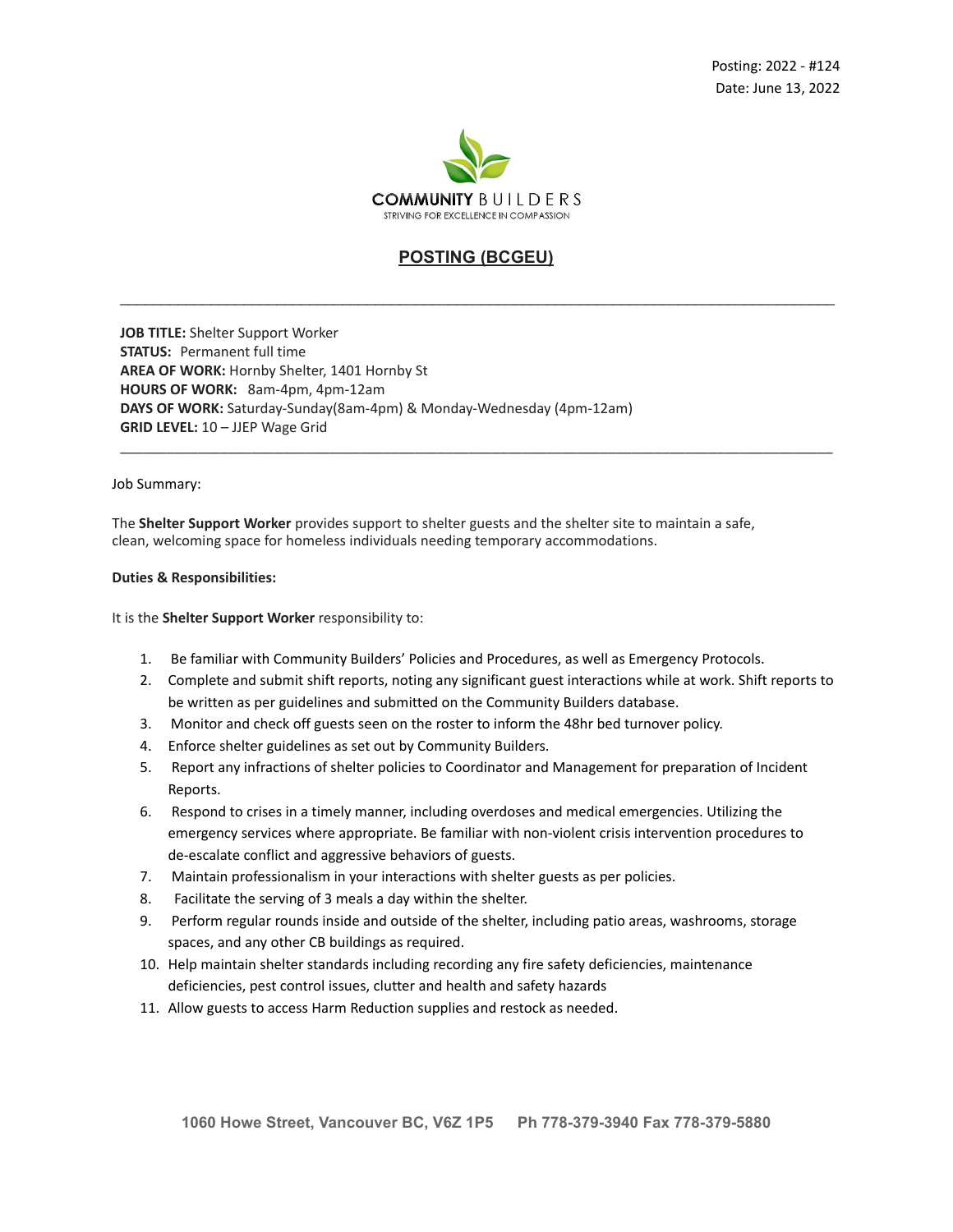- 12. Facilitate entry to shelter by outreach teams and medical organizations to help shelter guest's access housing and medical help when needed.
- 13. Perform regular cleaning tasks to ensure cleanliness of shelter, including but not limited to:
	- Cleaning washrooms
	- Changing sheets on beds
	- Laundry
	- Emptying garbages
	- Performing perimeter checks and picking up any garbage

14. Be willing to move shelter sites when operationally required.

15. Further tasks list posted in shelter

## **Education, Training & Experience:**

- 1. A minimum of completed Gr. 12 education.
- 2. Six (6) months of recent related work experience or an equivalent combination of education, training and experience
- 3. Certificates in Narcan Training, First Aid, and Non Violent Crisis Intervention training (NVCI)
- 4. Criminal record check

## **Skills & Abilities:**

- 1. Ability to work in a harm reduction environment which includes an observed consumption area, as well as familiarization with the principles of harm reduction.
- 2. Physical ability to carry out the duties of the position.
- 3. Able to work independently with minimal supervision, exercise initiative and good judgment
- 4. Ability to operate related equipment.
- 5. Ability to communicate effectively, both verbally and in writing.
- 6. Ability to organize and prioritize.
- 7. Ability to observe and recognize changes in clients.
- 8. Ability to establish and maintain rapport with clients, staff and management and collateral service providers.
- 9. Home management skills.
- 10. Ability to instruct.
- 11. Ability to analyze and resolve problems.
- 12. Conflict resolution and crisis intervention skills.
- 13. Ability to assist with medication support and to follow established policies and procedures.
- 14. Advocacy skills